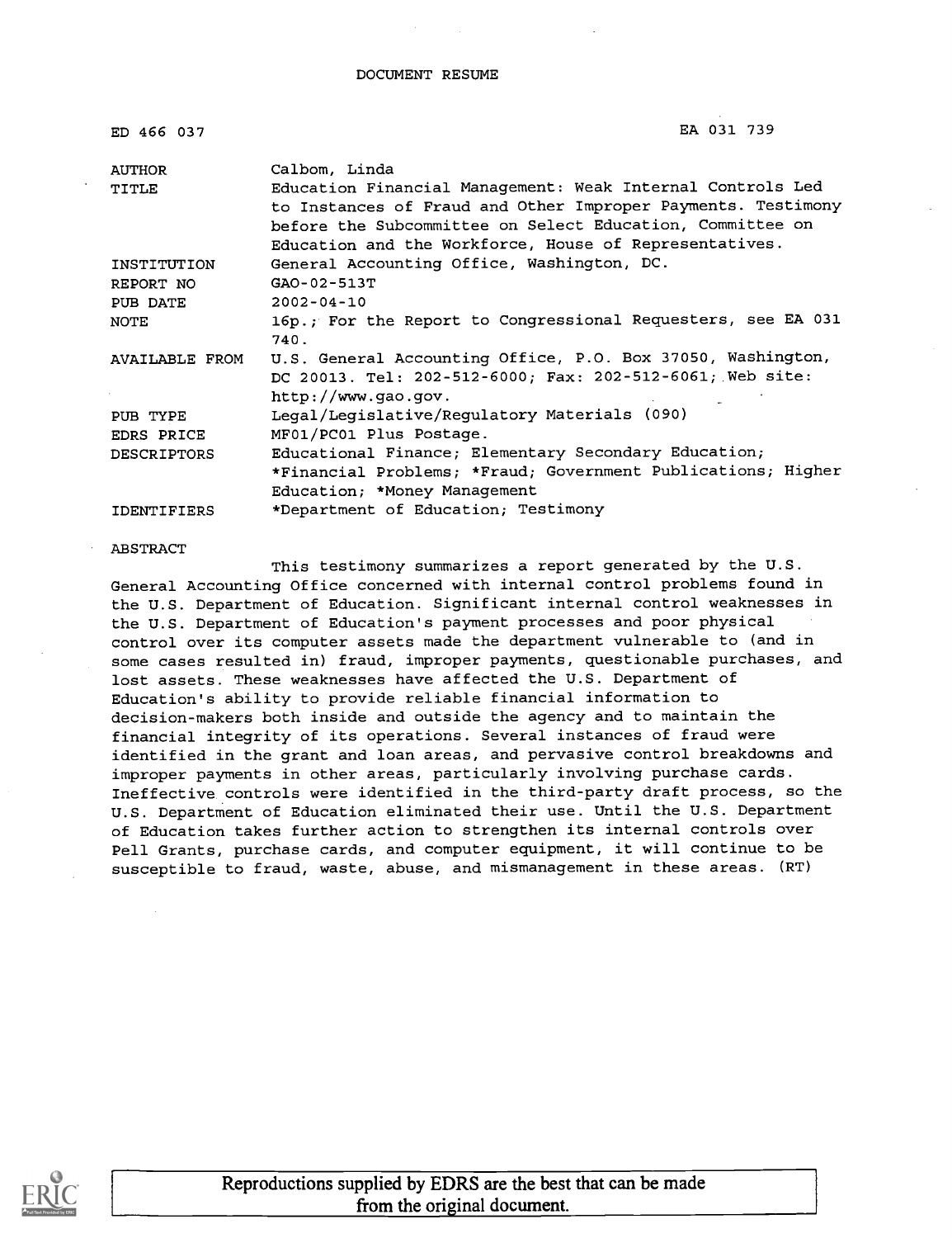

United States General Accounting Office

 $\operatorname{GAO} \qquad \qquad \begin{array}{c} \text{Testimony} \ \text{Before the Subcommitte on Select Education,} \end{array}$ Committee on Education and the Workforce, House of Representatives

1:'or Release on Delivery Expected at 2 p.m. Wednesday, April 10, 2002

BEST COPY AVAILABLE

 $\mathbf{O}\text{-}\mathbf{02}\text{-}\mathbf{513}\mathbf{T}$ 

ᢗ m

 $\delta$ 31

# EDUCATION FINANCIAL MANAGEMENT

# Weak Internal Controls Led to Instances of Fraud and Other Improper Payments

Statement of Linda Calbom Director, Financial Management and Assurance

U.S. DEPARTMENT OF EDUCATION Office of Educational Research and Improvement EDUCATIONAL RESOURCES INFORMATION

CENTER (ERIC) G1' This document has been reproduced as received from the person or organization originating it.

□ Minor changes have been made to improve reproduction quality.

Points of view or opinions stated in this document do not necessarily represent official OERI position or policy.



ĒА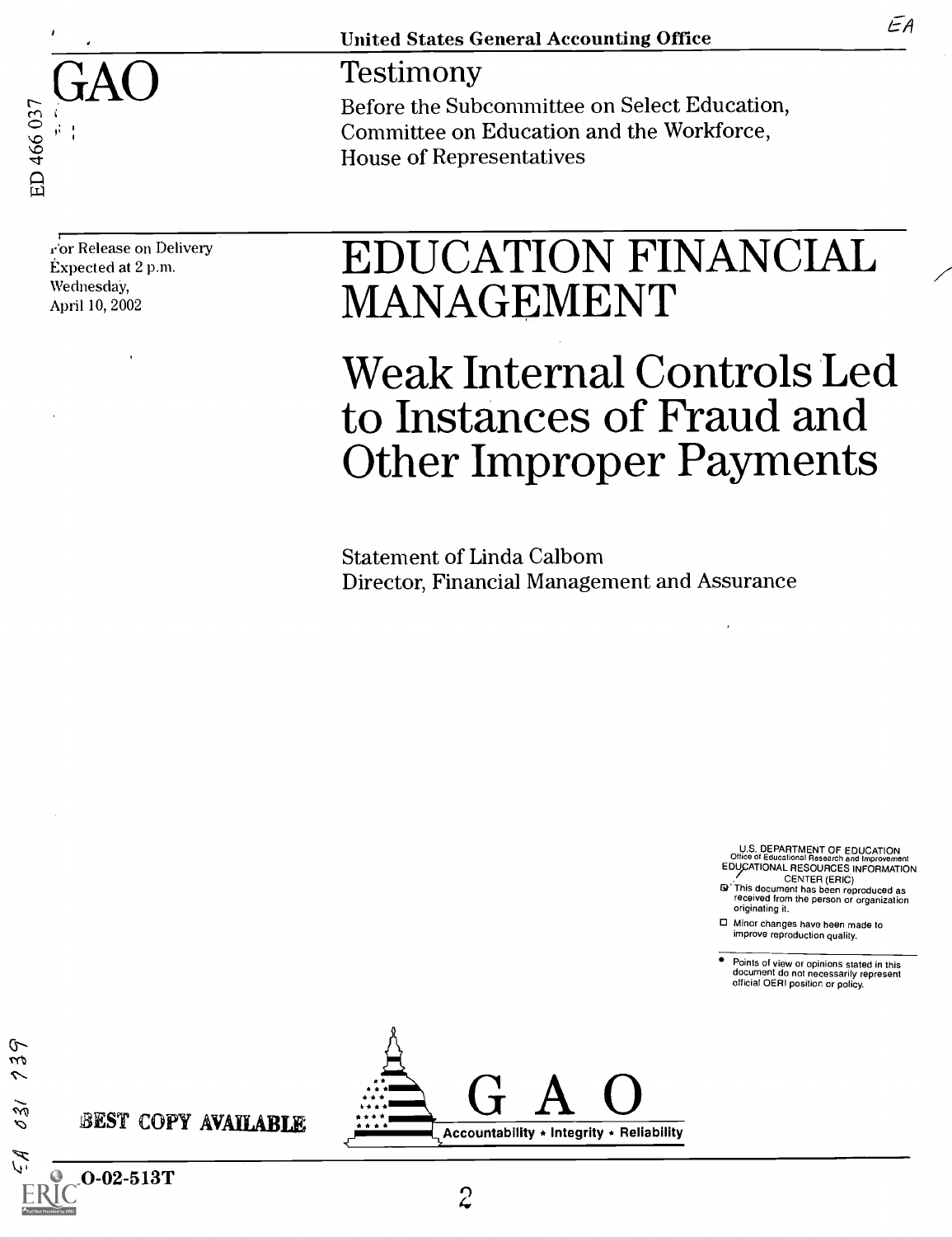Mr. Chairman and Members of the Subcommittee:

I am pleased to be here today to discuss the final results of our review of the Department of Education's disbursement processes and how significant internal control weaknesses led to instances of fraud and other improper payments. My testimony summarizes our report being released today,' which discusses the internal control problems we found at Education, the resultant improper payments, and recommendations for strengthening internal controls over disbursements.

As we discussed in our two testimonies before this subcommittee last year,<sup>2</sup> the Department of Education has a history of financial management problems, including serious internal control weaknesses. These weaknesses have affected Education's ability to provide reliable financial information to decisionmakers both inside and outside the agency and to maintain the financial integrity of its operations. We and Education's Office of Inspector General (01G) have issued many reports over the last several years on the financial challenges facing the department and the need to eliminate internal control weaknesses to reduce the potential for fraud, waste, abuse, and mismanagement. $3 \text{ In addition, since } 1990$ , we have designated Education's student financial assistance programs as a high-risk area for fraud, waste, abuse, and mismanagement.' Given the billions of dollars in payments made by Education each year and the risk of erroneous

<sup>1</sup>U.S. General Accounting Office, Education Financial Management: Weak Internal Controls Led to Instances of Fraud and Other Improper Payments, GAO-02-406 (Washington, D.C.: March 28, 2002).

<sup>2</sup>U.S. General Accounting Office, Financial Management: Poor Internal Control Exposes Department of Education to Improper Payments, GAO-01-997T (Washington, D.C.: July 24, 2001) and Financial Management: Internal Control Weaknesses Leave Department of Education Vulnerable to Improper Payments, GAO-01-585T (Washington, D.C.: April 3, 2001).

<sup>3</sup>U.S. General Accounting Office, Financial Management: Financial Management Challenges Remain at the Department of Education, GAO/T-AIMD-00-323 (Washington, D.C.: September 19, 2000); Financial Management: Review of Education's Grantback Account, GAO/AIMD-00-228 (Washington, D.C.: August 18, 2000); Financial Management: Education's Financial Management Problems Persist, GAO/T-AIMD-00-180 (Washington, D.C.: May 24, 2000); and Financial Management: Education Faces Challenges in Achieving Financial Management Reform, GAO/T-AIMD-00-106 (Washington, D.C.: March 1, 2000).

4U.S. General Accounting Office, Major Management Challenges and Program, Risks: Department of Education, GAO-01-245 (Washington, D.C.: January 1, 2001) and High-Risk Series: An Update, GAO-01-263 (Washington, D.C.: January 1, 2001).

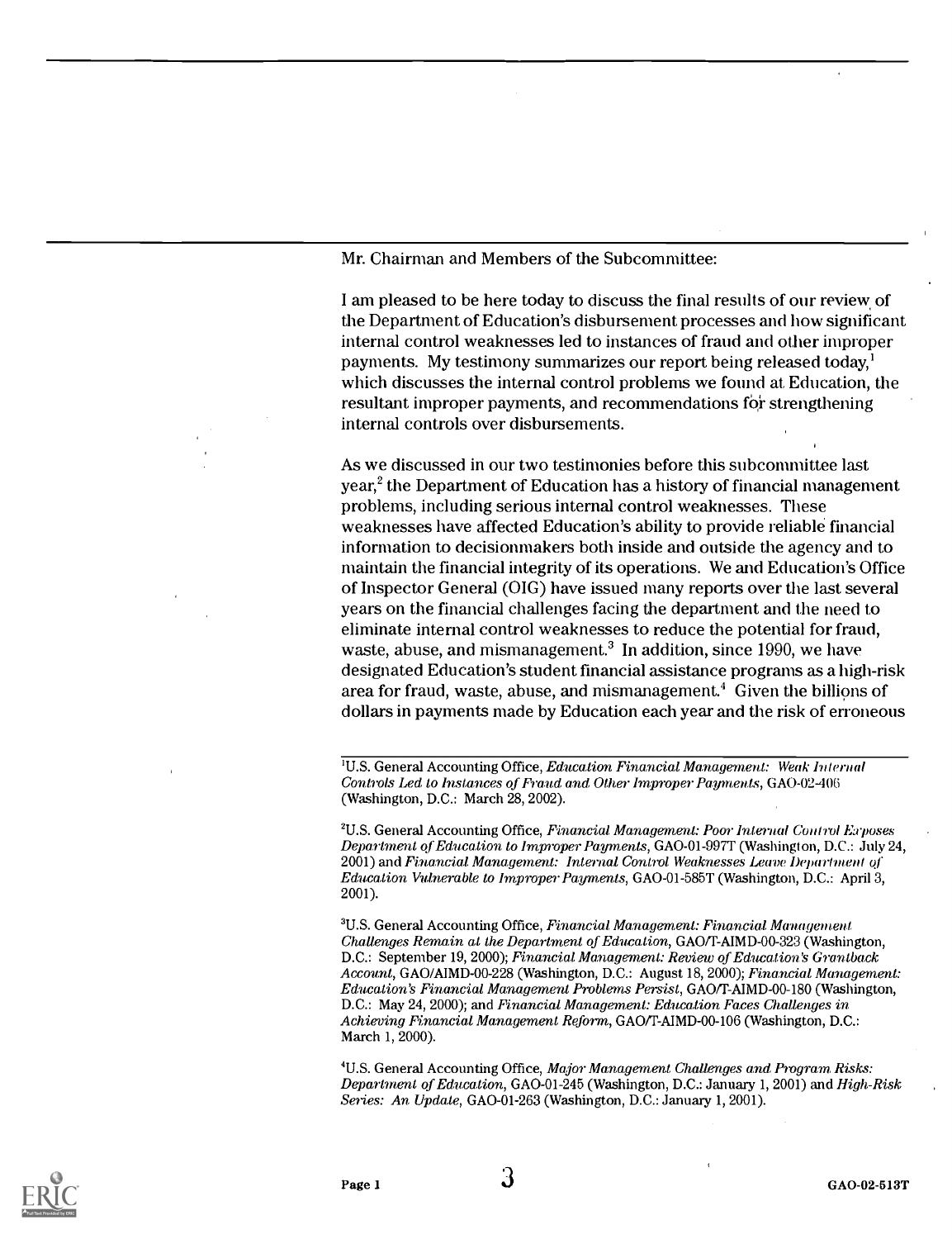or fraudulent payments making their way through Education's processes without prevention or detection, you requested that we audit selected department accounts that may be particularly susceptible to improper payments.

In response to your request, we assessed internal controls over Education's processes for (1) disbursing grants and loans, (2) paying for purchases with third party drafts, and (3) use of government purchase cards, and determined whether any fraudulent or otherwise improper payments were made in these areas. Our review covered the period May 1998 through September 2000 during which time Education disbursed \$181.5 billion through these processes—\$181.4 billion in grants<sup>5</sup> and loans, \$55 million in third party drafts, and \$22 million in purchase card transactions. While we identified some fraudulent and improper payments, our work was not designed to identify all fraudulent or otherwise improper payments made by the department. In addition, we assessed Education's physical controls over its computer equipment. We also assessed the effectiveness of changes to Education's process for purchase card purchases, which took effect in July 2001 following our prior testimony before this subcommittee. Our work built upon earlier work done by Education's OIG in which the OIG identified weaknesses in the department's third party draft and purchase card processes.

To summarize, we found that significant internal control weaknesses in Education's payment processes and poor physical control over its computer assets made the department vulnerable to and in some cases resulted in fraud, improper payments, and lost assets. We identified several instances of fraud in the grant and loan areas and pervasive control breakdowns and improper payments in other areas, particularly involving purchase cards. Further, because of the risks we identified in the third party draft process, Education eliminated their use. My testimony today discusses our findings in each of these areas, as well as some of the actions Education has taken to address the problems we identified.



Page 2  $\overline{G}$  GAO-02-513T

<sup>&#</sup>x27;Because Education's Pell Grant data are maintained by school year, the time frames for the Pell Grant disbursements we reviewed were for school years 1997-1998, 1998-1999, and 1999-2000.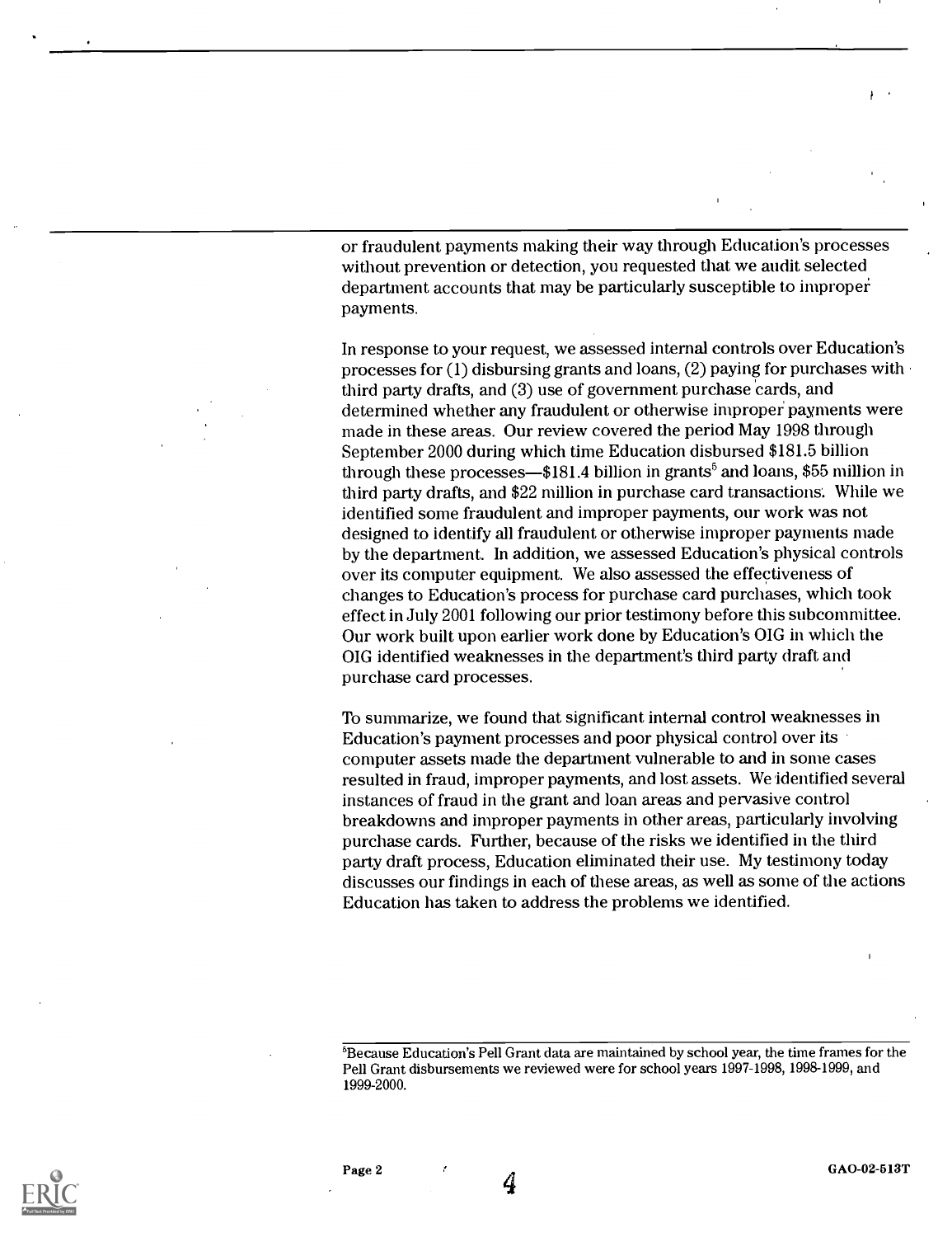Controls over Grants Disbursement Process Failed to Detect Certain Improper Payments

As we testified in July 2001, controls over grant and loan disbursements did not include a key edit check or follow-up process that would help identify schools that were disbursing Pell Grants to ineligible students. To identify improper payments that may have resulted from the absence of these controls, we performed tests to identify students 70 years of age and older because we did not expect large numbers of older students to be receiving Pell Grants, $6$  and in 1993, we identified abuses in the Pell Grant program relating to older students.<sup>7</sup> Based on the initial results of our tests and because of the problems we identified in the past, we expanded our review of 7 schools that had disproportionately high numbers of older students to include recipients 50 years of age and older. We found that 3 schools fraudulently disbursed about \$2 million of Pell Grants to ineligible students, and another school improperly disbursed about \$1.4 million of Pell Grants to ineligible students. We also identified 31 other schools that had similar disbursement patterns to those making the payments to ineligible students. These 31 schools disbursed approximately \$1.6 million of Pell Grants to potentially ineligible students. We provided information on these schools to Education for follow-up.

Education staff and officials told us that they have performed ad hoc reviews in the past to identify schools that disbursed Pell Grants to ineligible students and have recovered some improper payments as a result. However, Education did not have a formal, systematic process in place specifically designed to identify schools that may be improperly disbursing Pell Grants. In September 2001, we issued an interim report<sup>8</sup> in which we recommended that the Secretary of Education (1) establish appropriate edit checks to identify unusual grant and loan disbursement patterns and (2) design and implement a formal, routine process to investigate unusual disbursement patterns identified by the edit checks.

6A Pell Grant is a form of financial aid that is awarded to undergraduate students who have not earned bachelor's or professional degrees, and who are enrolled in degree or certificate programs.

'U.S. General Accounting Office, Student Financial Aid Programs: Pell Grant Program Abuse, GAO/T-OSI-94-8 (Washington, D.C.: October 27, 1993).

8U.S. General Accounting Office, Financial Management: Poor Internal Controls Expose Department of Education to Improper Payments, GAO-01-1151 (Washington, D.C.: September 28, 2001).

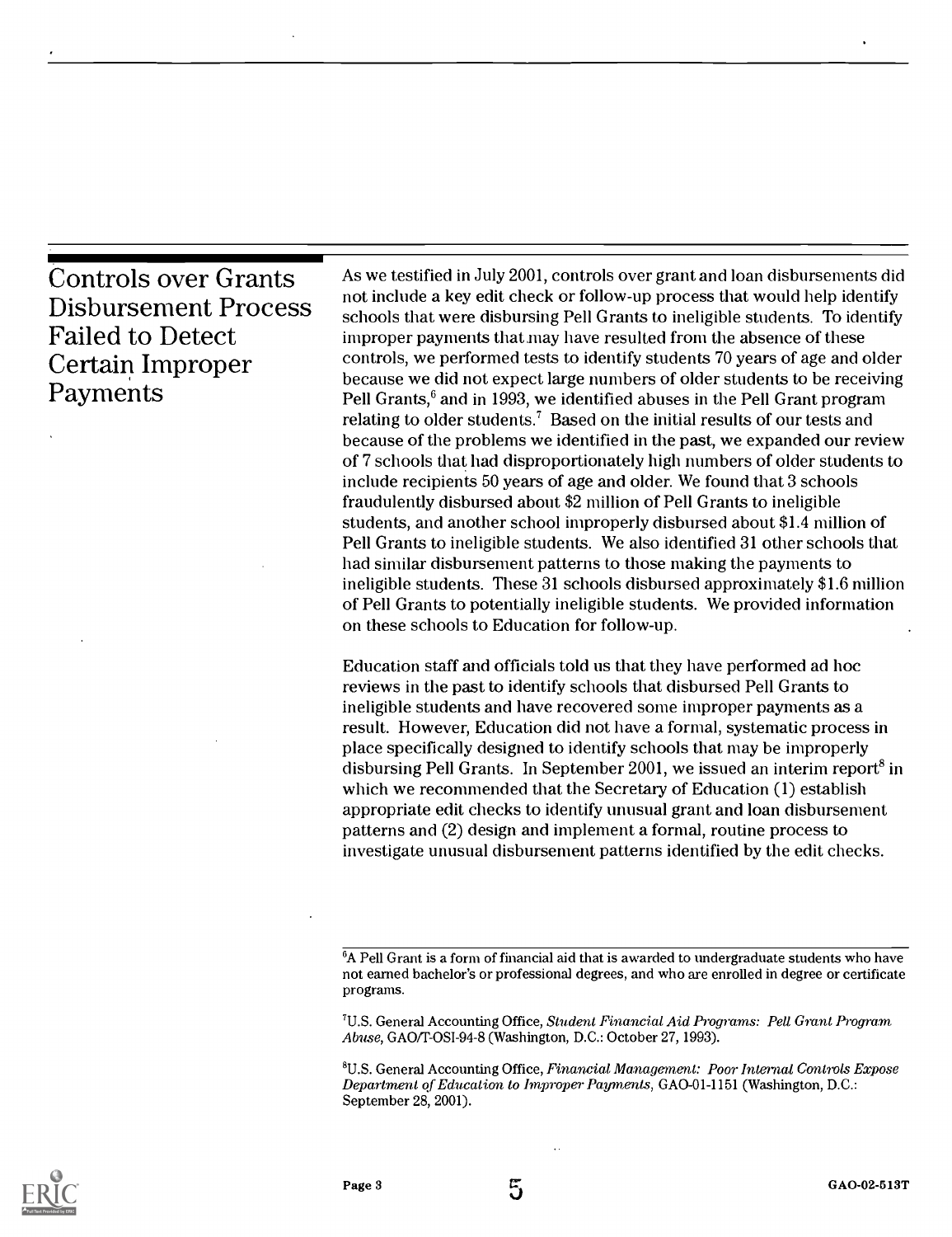In our July 2001 testimony, we told you that Education decided to implement a new edit check, effective beginning with the 2002-2003 school year to identify students who are 85 years of age or older. We explained that we believed the age limit was too high and would exclude many potential ineligible students. Education subsequently lowered the age limit for that edit to 75 years of age or older. If the student's date of birth indicates that he or she is 75 years of age or older, the system edit will reject the application and the school will not be authorized to give the student federal education funds until the student either submits a corrected date of birth or verifies that it is correct. However, without also looking for unusual patterns and following up, the edit may not be very effective, other than to correct data entry errors or confirm older students applying for aid.

Education is also in the process of implementing a new system, called the Common Origination and Disbursement (COD) system, which is to become effective starting this month. Education officials told us that this integrated system will replace the separate systems Education has used for Pell Grants, direct loans, and other systems containing information on student aid, and it will integrate with applicant data in the application processing system. The focus of COD is to improve program and data integrity. If properly implemented, a byproduct of this new system should be improved controls over grant and loan disbursements. According to Education officials, they will be able to use COD to identify schools with characteristics like those we identified. However, until there is a mechanism in place to investigate schools once unusual patterns are identified, Education will continue to be vulnerable to the types of improper Pell Grant payments we identified during our review.

We identified over \$32 million of other potentially improper grant and loan payments. Based on supporting documentation provided to us by Education, we determined that over \$21 million of these payments were proper. However, because Education did not provide adequate supporting documentation, we were unable to determine the validity of about \$12 million of these transactions or conclude on the effectiveness of the related edit checks. While the amount of improper and potentially improper grant and loan payments we identified is relatively insignificant compared to the billions of dollars disbursed for these programs annually, it represents a control risk that could easily be exploited to a greater extent.

During our investigation of potentially improper transactions, we found that two students submitted counterfeit Social Security cards and

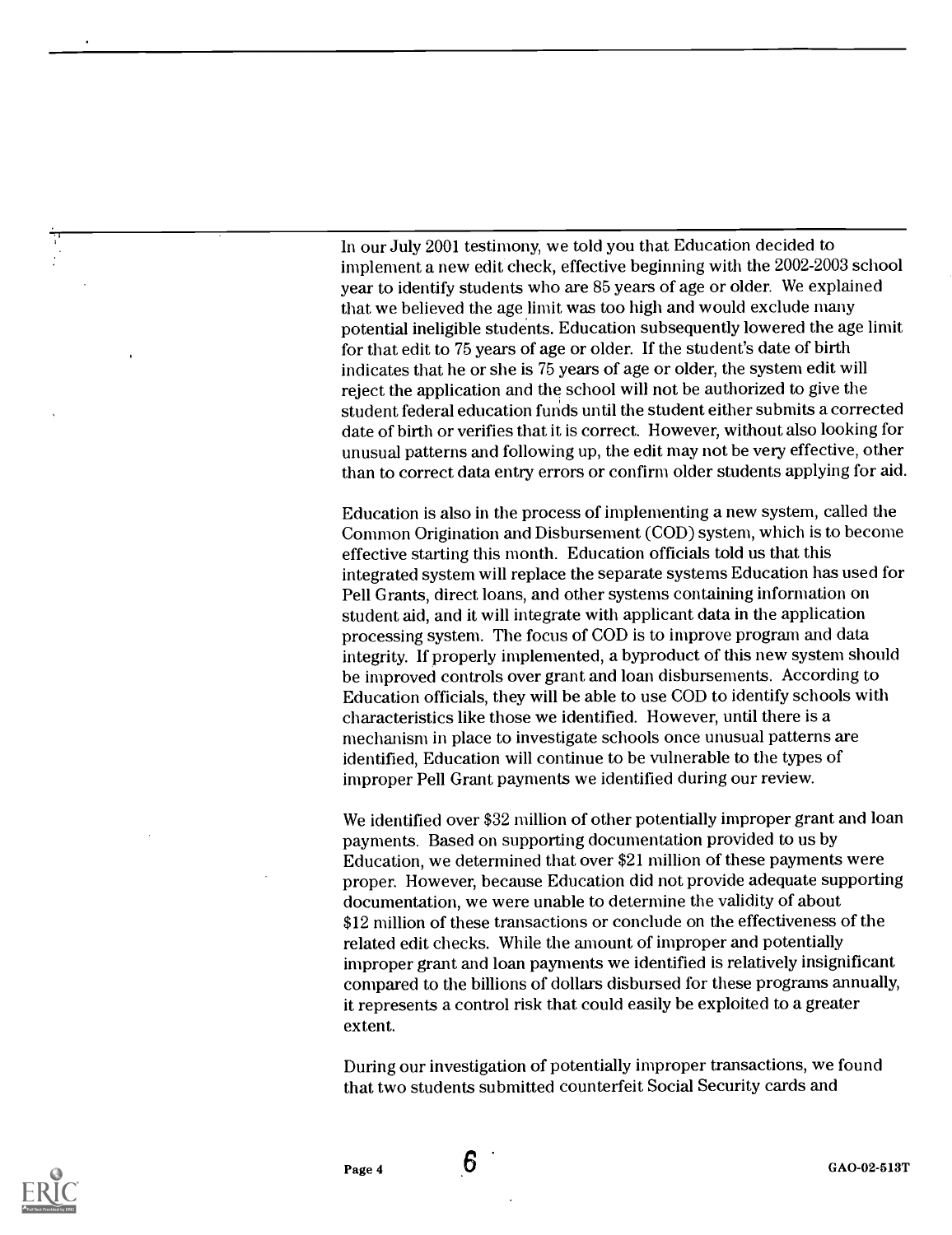|                                                                                       | fraudulent birth certificates along with their applications for federal<br>education aid, and they received almost \$55,000 in direct loans and Pell<br>Grants. The U.S. Attorney's Office is considering prosecuting these<br>individuals.<br>During our tests to determine the effectiveness of Education's edit checks,<br>we also found data errors, such as incorrect social security mimbers (SSN)<br>of borrowers, in the Loan Origination System (LOS), which processes all<br>loan origination data received from schools. Such errors could negatively<br>affect the collection of student loans because without correct identifying<br>information, Education may not be able to locate and collect from<br>borrowers when their loans become due. We reviewed data for more than<br>1,600 loans and determined that for almost 500 of these loans, the<br>borrowers' SSNs or dates of birth were incorrect in LOS. During the<br>application process, which is separate from the loan origination process,<br>corrections to items such as incorrect SSNs are processed in the Central<br>Processing System (CPS); however, these corrections are not made to data<br>in LOS. The new COD system discussed earlier may alleviate this situation.<br>If this system works as intended, student data should be consistent among<br>all of the department's systems, including CPS and LOS, because it will<br>automatically share corrected data. However, until the new system is fully<br>implemented, errors in LOS could impede loan collection efforts. |
|---------------------------------------------------------------------------------------|------------------------------------------------------------------------------------------------------------------------------------------------------------------------------------------------------------------------------------------------------------------------------------------------------------------------------------------------------------------------------------------------------------------------------------------------------------------------------------------------------------------------------------------------------------------------------------------------------------------------------------------------------------------------------------------------------------------------------------------------------------------------------------------------------------------------------------------------------------------------------------------------------------------------------------------------------------------------------------------------------------------------------------------------------------------------------------------------------------------------------------------------------------------------------------------------------------------------------------------------------------------------------------------------------------------------------------------------------------------------------------------------------------------------------------------------------------------------------------------------------------------------------------------------------------------------|
| <b>Ineffective Controls</b><br>over Third Party Drafts<br>Led to Their<br>Elimination | As we testified in April and July 2001, significant internal control<br>weaknesses over Education's process for third party drafts markedly<br>increased the department's vulnerability to improper payments. Although<br>segregation of duties is one of the most fundamental internal control<br>concepts, we found that some individuals at Education could control the<br>entire payment process for third party drafts. We also found that<br>Education employees circumvented a key computer system application<br>control designed to prevent duplicate payments. We tested third party<br>draft transactions and identified \$8.9 million of potential improper<br>payments, \$1.7 million of which remain unresolved because Education was<br>unable to provide us with adequate supporting documentation. Education<br>has referred the \$1.7 million to the OIG for further investigation. Because<br>of the risks we identified in the third party draft payment process, and in<br>response to a letter from this subcommittee, Education took action in May<br>2001 to eliminate the use of third party drafts.                                                                                                                                                                                                                                                                                                                                                                                                                                          |



 $\bar{z}$ 

 $\overline{a}$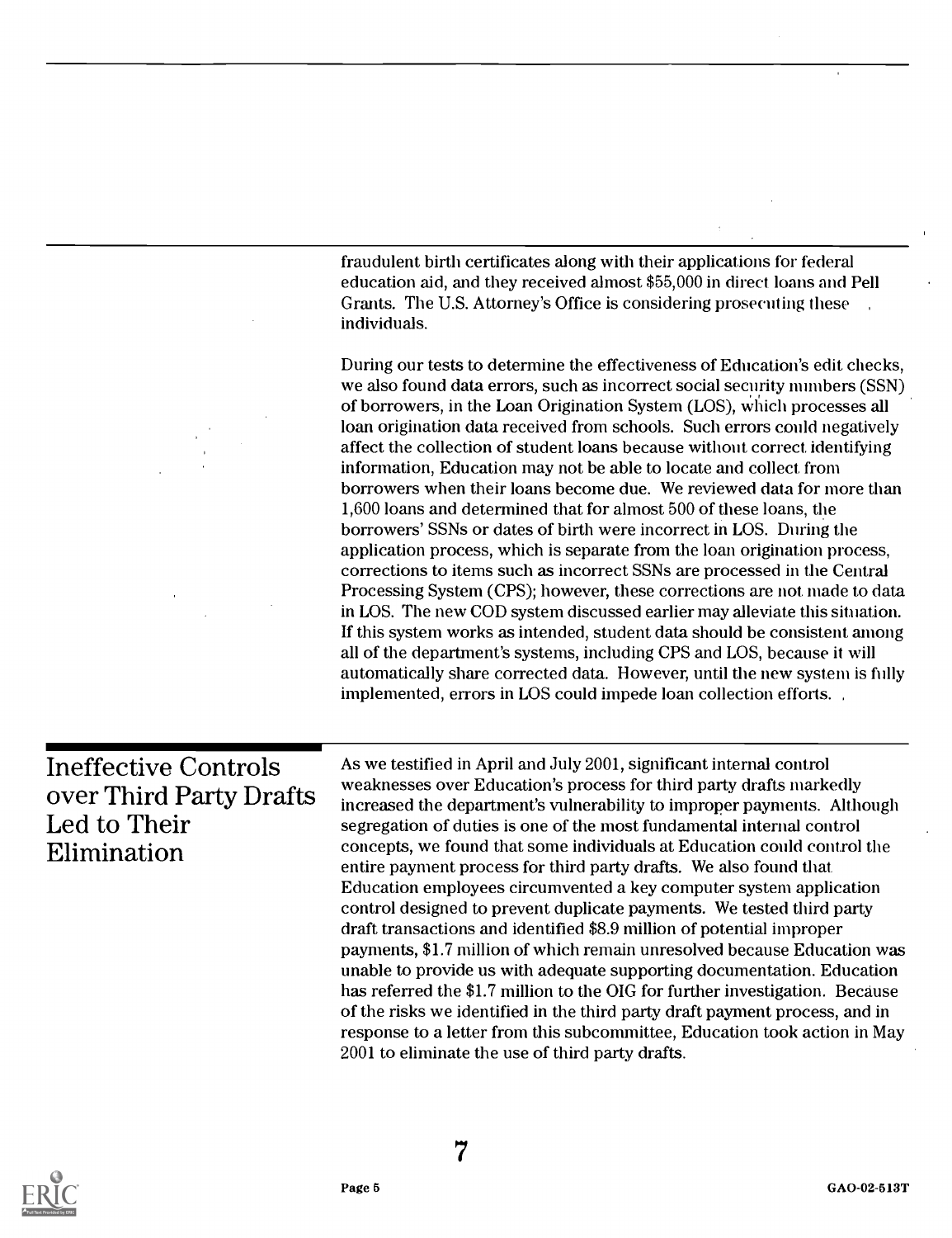| Poor Controls over         | In our           |
|----------------------------|------------------|
| <b>Government Purchase</b> | contr<br>lack o  |
| Cards Resulted in          | found            |
| Some Fraudulent,           | review           |
|                            | create           |
| Improper, and              | little 1<br>comb |
| Questionable               | purch            |
| Purchases                  | purch            |

Government Purchase lack of supervisory review and improper authorization of transactions. We In our July 2001 testimony before this subcommittee, we described internal control weaknesses over Education's purchase card program, including found that Education's iii'consistent and inadequate authorization and review processes for purchase cards, combined with a lack of monitoring, created an environment in which improper purchases could be made with little risk of detection. Inadequate control over these expenditures, combined with the inherent risk of fraud and abuse associated with purchase cards, resulted in fraudulent, improper, and questionable purchases, totaling about \$686,000, by some Education employees.

> During the time of our review, Education's purchase card program was operating under policies and procedures that were implemented in 1990.° The policy provided very limited guidance on what types of purchases could be made with the purchase cards. While the policy required each cardholder and approving official to receive training on their respective responsibilities, we found that several cardholders and at least one approving official were not trained. In addition, we found that only 4 of Education's 14 offices required cardholders to obtain authorization prior to making some or all purchases, although Education's policy required all requests to purchase items over \$1,000 be made in writing to the applicable department Executive Officer. We also found that approving officials did not use monitoring reports that were available from Bank of America<sup>10</sup> to identify unusual or unauthorized purchases and that only limited use was made of available mechanisms to block specific undesirable Merchant Category Codes (MCC). These factors combined resulted in a lax control environment for this inherently risky program.

> Education officials told us the department relied on the approving official's review of the cardholder's monthly purchase card statements to ensure that all purchases made by employees were proper. We tested the effectiveness of the approving officials' review of 5 months of cardholder statements. We reviewed all 903 monthly statements that were issued during these months, totaling about \$4 million, and found that 338, or 37 percent, totaling about \$1.8 million, were not approved by the appropriate approving official. To determine whether improper purchases were made without being detected,



<sup>&#</sup>x27;Education updated its purchase card policies and procedures in December 2001.

<sup>&#</sup>x27;Bank of America services the purchase card program at Education.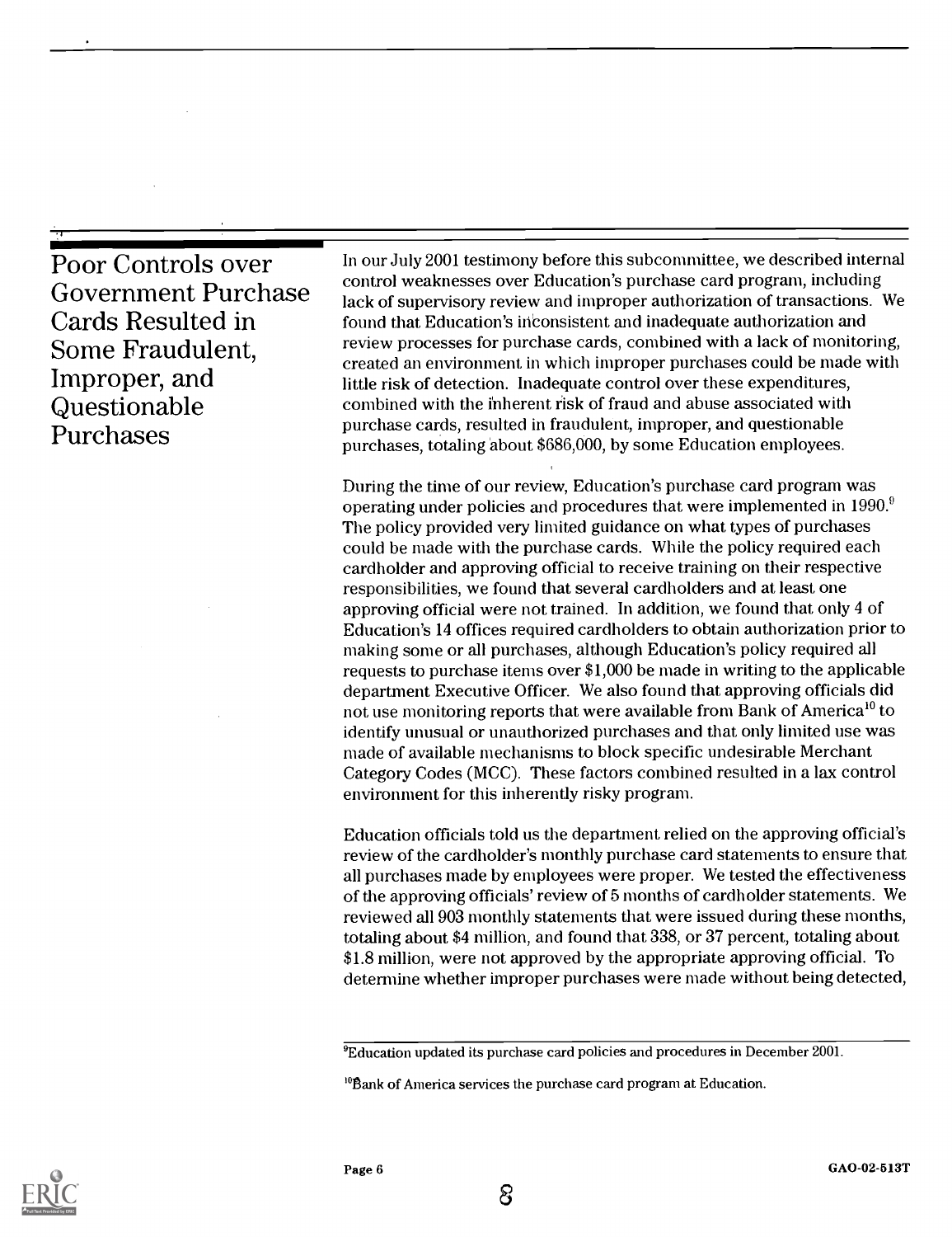we requested documentation supporting the \$1.8 million of purchases that were not properly reviewed. We also requested documentation for other transactions that appeared unusual. We reviewed the documentation provided by Education and identified some fraudulent, improper, and questionable purchases, which I will discuss in a moment.

We considered fraudulent purchases to be those that were unauthorized and intended for personal use. Improper purchases included those for government use that were not, or did not appear to be, for a purpose permitted by law or regulation. We also identified as improper purchases those made on the same day from the same vendor that appeared to circumvent cardholder single purchase limits.<sup>11</sup> We defined questionable transactions as those that, while authorized, were for items purchased at an excessive cost, for a questionable government need, or both, as well as transactions for which Education could not provide adequate supporting documentation to enable us to determine whether the purchases were valid.

We found one instance in which a cardholder made several fraudulent purchases from two Internet sites for pornographic services. The purchase card statements contained handwritten notes next to the pornography charges indicating that these were charges for transparencies and other nondescript items. According to the approving official, he was not aware of the cardholder's day-to-day responsibilities and did not feel that he was in a position to review the monthly statements properly. The approving official stated that the primary focus of his review was to ensure there was enough money available in that particular appropriation to pay the bill. As a result of investigations related to these purchases, Education management issued a termination letter that prompted the employee to resign.

We identified over \$140,000 of improper purchases. For example, one employee made improper charges totaling \$11,700 for herself and a coworker to attend college classes that were unrelated to their jobs at the department. We also identified improper purchases totaling \$4,427 from a



<sup>&</sup>lt;sup>11</sup>The Federal Acquisition Regulation prohibits splitting purchase card transactions into more than one segment to avoid the requirement to obtain competitive bids on purchases over the \$2,500 micro-purchase threshold or to circumvent higher single purchase limits.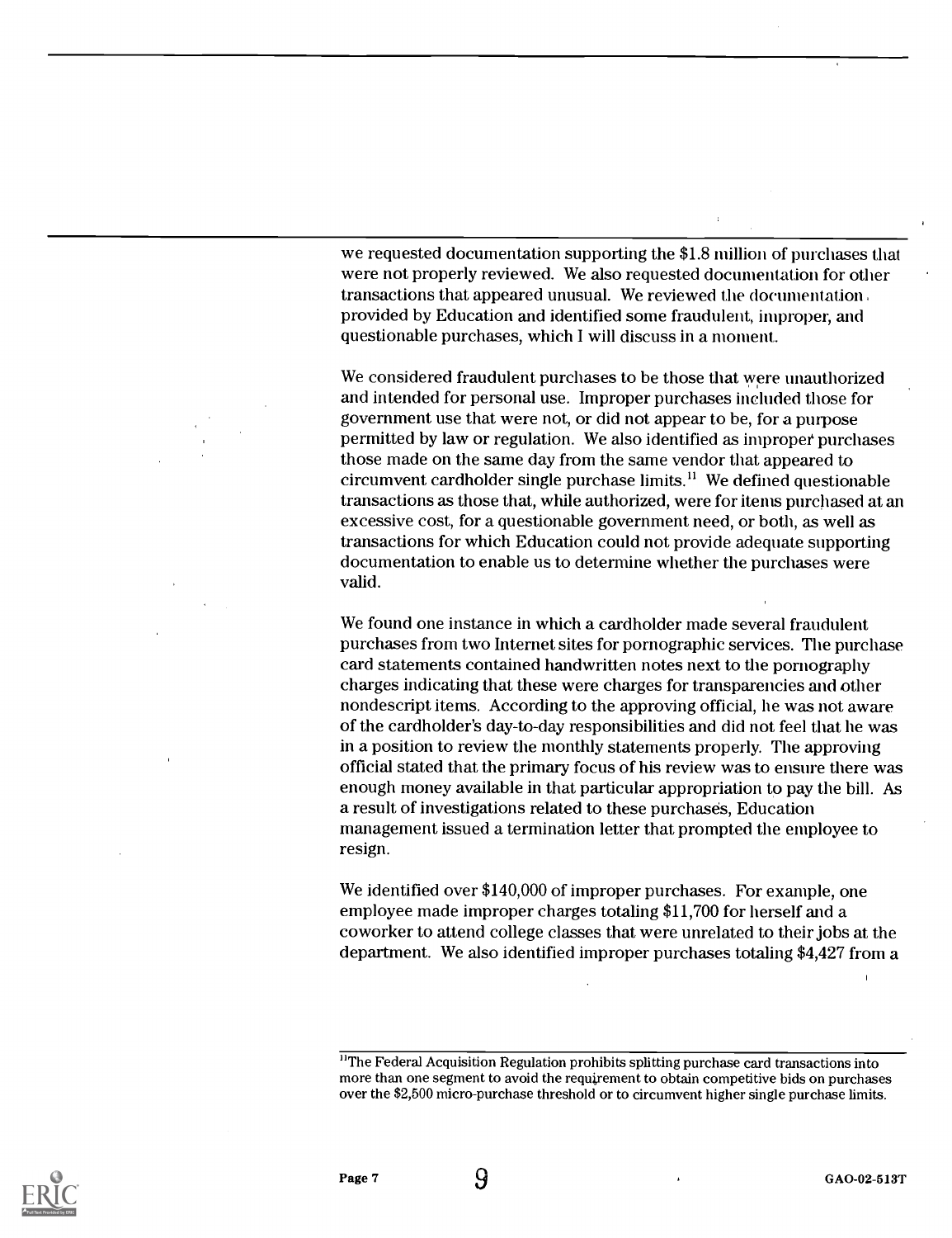restaurant in San Juan, Puerto Rico.<sup>12</sup> These restaurant charges were incurred during a Year 2000 focus group meeting, and included breakfasts and lunches for federal employees and nonfederal guests. Education,' however, could not provide us with any evidence that the nonfederal attendees provided a direct service to the government, which is required by federal statute in order to use federal appropriated funds to pay for the costs of nonfederal individuals at such meetings. We have referred this matter to Education's OIG.

Other examples of improper purchases we identified include 28 purchases totaling \$123,985 where Education employees made multiple purchases from a vendor on the same day. These purchases appear to violate the Federal Acquisition Regulation provision that prohibits splitting purchases into more than one segment to circumvent single purchase limits. For example, one cardholder purchased two computers from the same vendor at essentially the same time. Because the total cost of these computers exceeded the cardholder's \$2,500 single purchase limit, the total of \$4,184.90 was split into two purchases of \$2,092.45 each. In some instances, Education officials sent memos to the offending cardholders reminding them of the prohibition against split purchases. We identified five additional instances, totaling about \$17,000,.in which multiple purchases were made from a single vendor on the same day. Although we were unable to determine based on the available supporting documentation whether these purchases were improper, these transactions share similar characteristics with the 28 split purchases.

We identified questionable purchases totaling \$286,894 where Education employees paid for new office furniture and construction costs to renovate office space that they were planning to vacate. Only a small amount of furniture, including chairs for employees with special needs, was moved to the new building when department employees relocated.

In addition, we identified as questionable more than \$218,000 of purchases for which Education provided us with no support or inadequate support to assess the validity. For \$152,000, Education could not provide any support, nor did the department know specifically what was purchased, why it'was purchased, or whether these purchases were appropriate. For the remaining \$66,000, Education was able to provide only limited supporting



<sup>&</sup>lt;sup>12</sup>The Department of Education has a regional satellite office in Puerto Rico.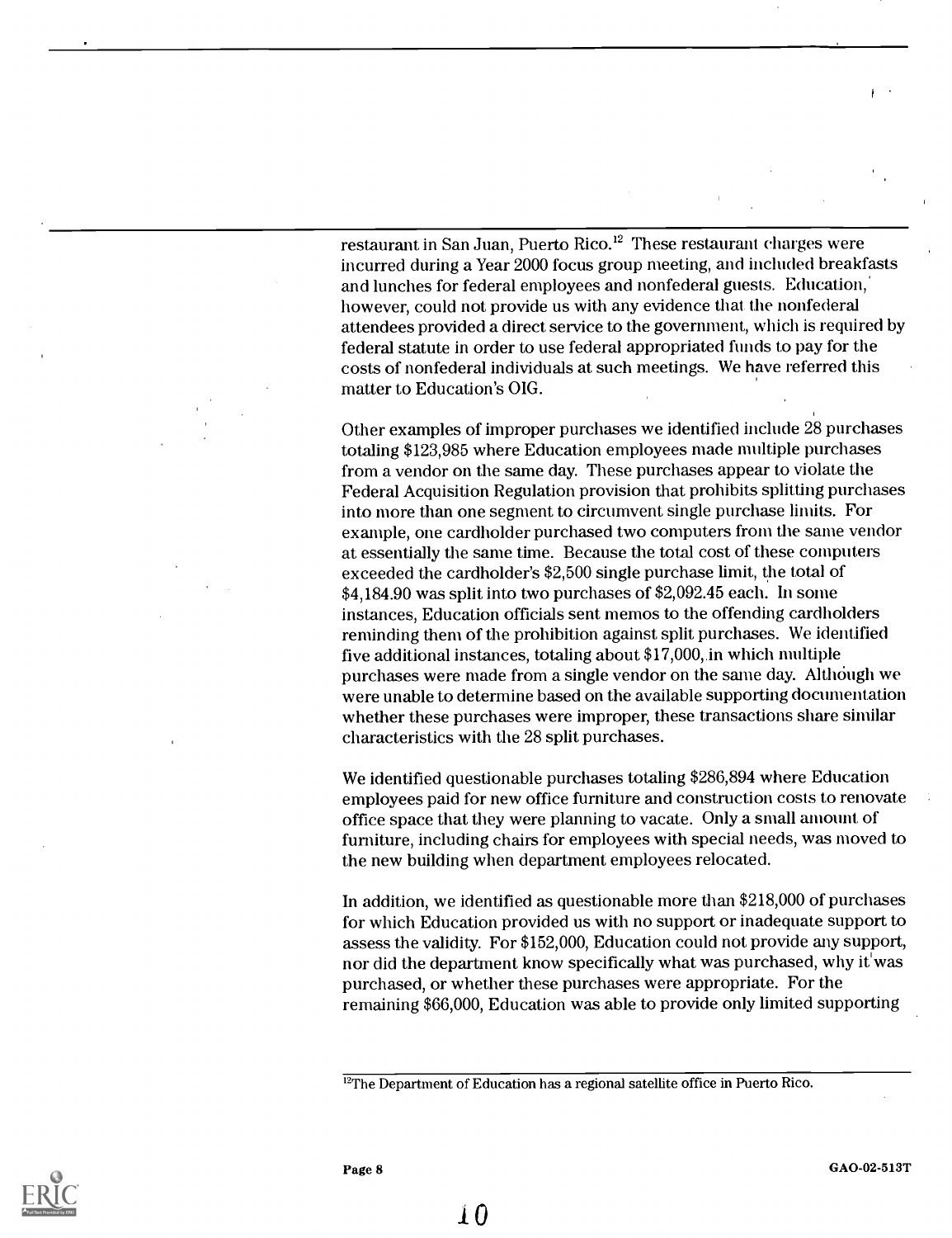documentation. As a result, we were unable to assess the validity of these payments, and we consider these purchases to be potentially improper.

After our July 2001 testimony, we issued an interim report,  $^{13}$  that described the poor internal controls over purchase cards and made recommendations that the department

- reiterate to all employees established policies regarding the appropriate use of government purchase cards;
- strengthen the process of reviewing and approving purchase card transactions, focusing on identifying split purchases and other inappropriate transactions; and
- expand the use of MCCs to block transactions with certain vendors.

Recently, Education has made some changes in the way it administers its purchase card program in an effort to address these three recommendations. For example, in December 2001, the department issued new policies and procedures that, among other things, (1) establish detailed responsibilities for the cardholder and the approving official, (2) prohibit personal use of the card and split purchases to circumvent the cardholder's single purchase limits, (3) require approving officials to review the appropriateness of individual purchases, (4) establish mandatory training prior to receiving the card and refresher training every 2 years, and (5) establish a quarterly quality review of a sample of purchase card transactions to ensure compliance with key aspects of the department's policy. If appropriately implemented, these new policies and procedures are a good step toward reducing Education's vulnerability to future improper purchases.

Further, in July 2001, the department implemented a new process to approve purchase card purchases. Instead of the approving official signing a monthly statement indicating that all transactions are proper, the approval is now done electronically for each individual transaction. According to Education officials, most approving officials and cardholders received training on this new process. In order to assess the effectiveness of this new approval process, we reviewed a statistical sample of the monthly statements of cardholders for July, August, and September 2001. Purchases during these months totaled \$1,881,220. While we found evidence in the department's system that all of the 87 statistically sampled

 $13$ <sub>GAO-01-1151</sub>.



W

 $\mathbf{r}$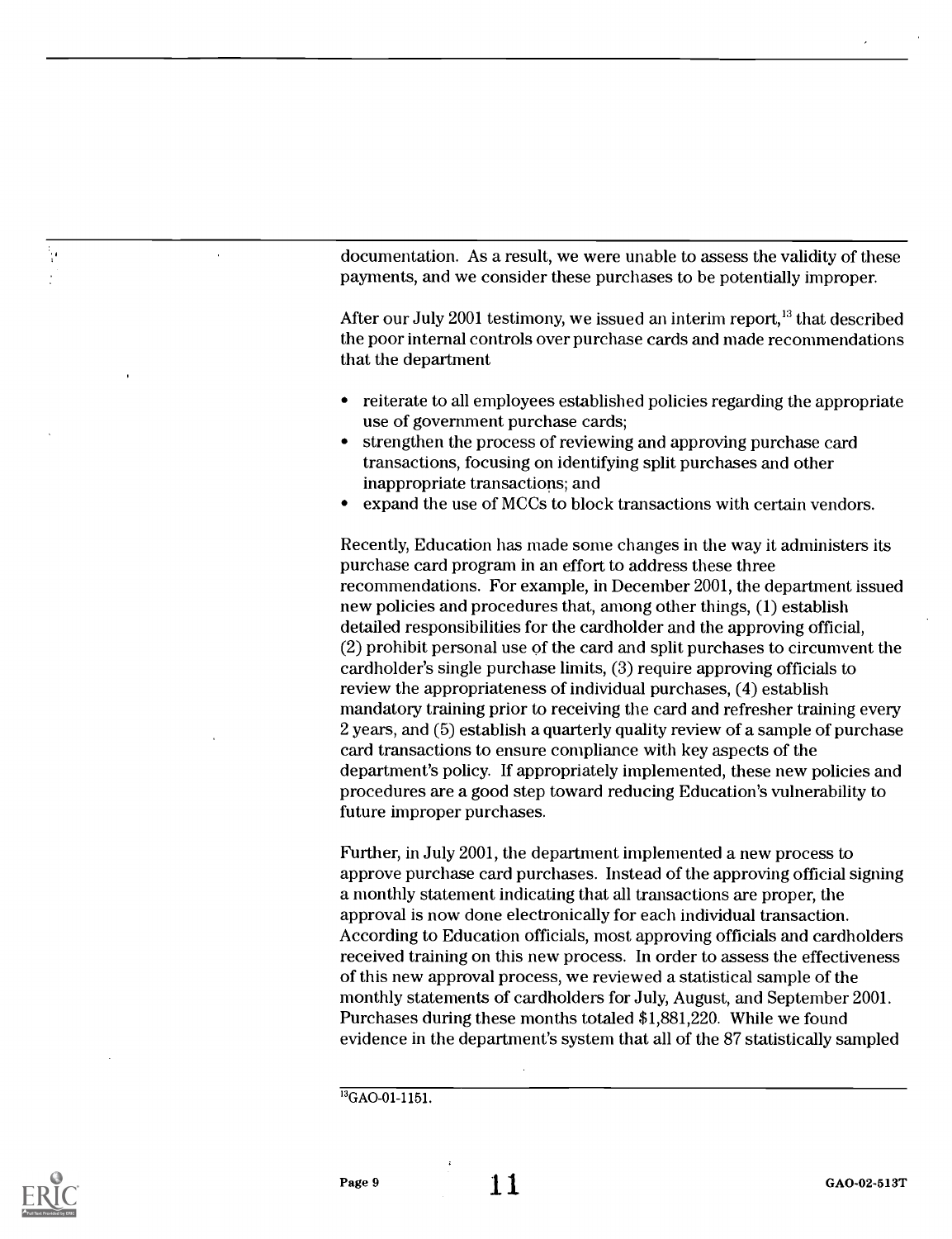monthly statements had been reviewed by the cardholder's approving official, 20 of the statements had inadequate or no support for items purchased, totaling  $$23,151<sup>14</sup>$  Based on our work, we estimate<sup>15</sup> the most likely amount of unsupported or inadequately supported purchases during these 3 months is \$65,817. The effectiveness of the department's new approval process has been minimized because approving officials are not ensuring that adequate supporting documentation exists for all purchases. In addition, these procedures do not address the problem of an authorizing official who does not have personal knowledge of the cardholder's daily activities and therefore is not in a position to know what types of purchases are appropriate.

In response to our recommendation regarding the use of MCCs to block transactions from certain vendors, in November 2001, the department implemented blocks on purchases from a wide variety of merchants that provide goods and services totally unrelated to the department's mission, including veterinary services, boat and snowmobile dealers, and cruise lines. In total, Education blocked more than 300 MCCs. By blocking these codes, Education has made use of a key preventive control to help reduce its exposure to future improper purchases.

As we told you in our July 2001 testimony, Education took action earlier in 2001 to improve internal controls related to the use of government. purchase cards by lowering the maximum monthly spending limit to \$30,000, lowering other cardholders' single purchase and total monthly purchase limits, and revoking some purchase cards. This action was in response to a letter from this subcommittee dated, April 19, 2001, which highlighted our April 2001 testimony, in which we stated that some individual cardholders had monthly purchase limits as high as \$300,000. These and the other steps I just discussed have helped reduce Education's exposure to improper purchase card activities. However, more needs to be

<sup>16</sup>Our estimate is based on a 95-percent confidence level and used a test materiality of \$94,061. Based on the sample results, the amount of improper purchases could be as much as \$133,895.



<sup>&</sup>lt;sup>14</sup>Subsequent to the completion of our work in this area, the department provided us with a copy of an invoice it had obtained to support one of the charges for training costing \$525. According to Education officials, because the vendor does not routinely generate invoices for the training courses it provides, this invoice was not available at the time of our review. The approving official stated that she approved the charge based on a certificate of completion for the training course. This certificate was not in the file at the time of our review.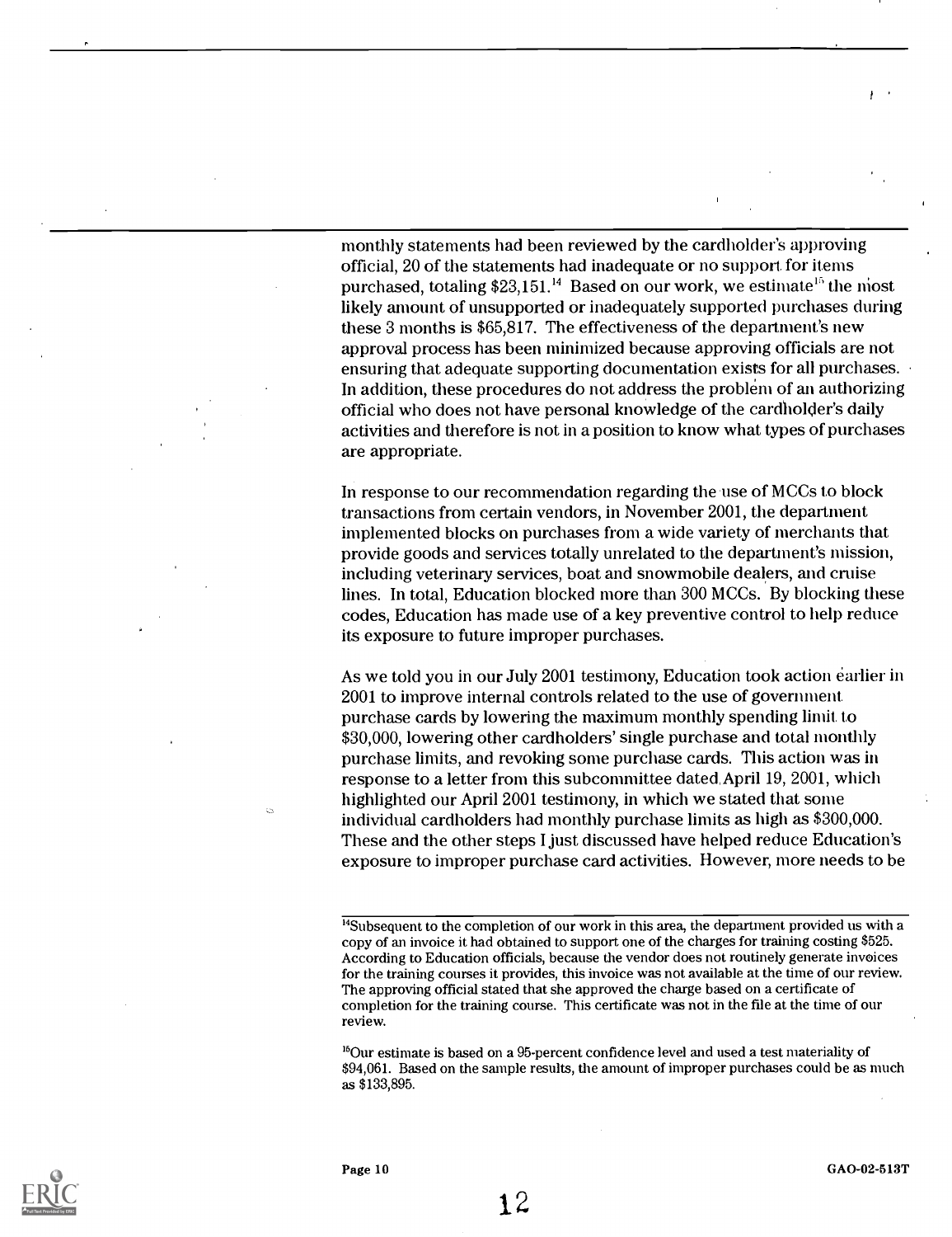|                                                                      | done to improve the approval function, which is key to adequate control of<br>these activities.                                                                                                                                                                                                                                                                                                                                                                                                                                                                                                                                                                                                                                                                                                                                                                                                                                                                                                                                                                                                                                                                                                                                                                                                                                                                                                                                                                                                                                                                                                                                                                                                                                                                                                                          |
|----------------------------------------------------------------------|--------------------------------------------------------------------------------------------------------------------------------------------------------------------------------------------------------------------------------------------------------------------------------------------------------------------------------------------------------------------------------------------------------------------------------------------------------------------------------------------------------------------------------------------------------------------------------------------------------------------------------------------------------------------------------------------------------------------------------------------------------------------------------------------------------------------------------------------------------------------------------------------------------------------------------------------------------------------------------------------------------------------------------------------------------------------------------------------------------------------------------------------------------------------------------------------------------------------------------------------------------------------------------------------------------------------------------------------------------------------------------------------------------------------------------------------------------------------------------------------------------------------------------------------------------------------------------------------------------------------------------------------------------------------------------------------------------------------------------------------------------------------------------------------------------------------------|
| <b>Poor Controls</b><br>Contributed to Loss of<br>Computer Equipment | Education lacked adequate internal controls over computers acquired with<br>purchase cards and third party drafts which contributed to the loss of 179<br>pieces of computer equipment with an aggregate purchase cost of about<br>\$211,700. From May 1998 through September 2000, Education employees<br>used purchase cards and third party drafts to purchase more than<br>\$2.9 million of personal computers and other computer-related equipment.<br>Such purchases were actually prohibited by Education's purchase card<br>policy in effect at the time.                                                                                                                                                                                                                                                                                                                                                                                                                                                                                                                                                                                                                                                                                                                                                                                                                                                                                                                                                                                                                                                                                                                                                                                                                                                        |
|                                                                      | The weak controls we identified over computers acquired with purchase<br>cards and third party drafts included inadequate physical controls-<br>according to Education's OIG, the department had not taken a<br>comprehensive physical inventory for at least 2 years prior to October<br>2000—and lack of segregation of duties, which is one of the most<br>fundamental internal controls. In the office where most of the missing<br>equipment was purchased, two individuals had interchangeable<br>responsibility for receiving more than \$120,000 of computer equipment<br>purchased by a single cardholder, from one particular vendor. In addition,<br>these two individuals also had responsibility for bar coding the equipment,<br>securing the equipment in a temporary storage area, and delivering the<br>computers to the users. <sup>16</sup> Furthermore, one of these two individuals was<br>responsible for providing information on computer purchases to the person<br>who entered the data into the department's asset management system.<br>According to the cardholder who purchased the equipment, they did not<br>routinely compare the purchase request with the receiving documents from<br>the shipping company to ensure that all items purchased were received. In<br>addition, our review of records obtained from the computer vendor from<br>which Education made the largest number of purchase card and third party<br>draft purchases showed that less than half of the \$614,725 worth of<br>computers had been properly recorded in the department's property<br>records, thus compounding the lack of accountability over this equipment.<br>Combined, these weaknesses created an environment in which computer<br>equipment could be easily lost or stolen without detection. |

 $\rm ^{16}$ One of these individuals was charged in connection with a theft ring that operated during the period covered by our audit.



 $\hat{\boldsymbol{\epsilon}}$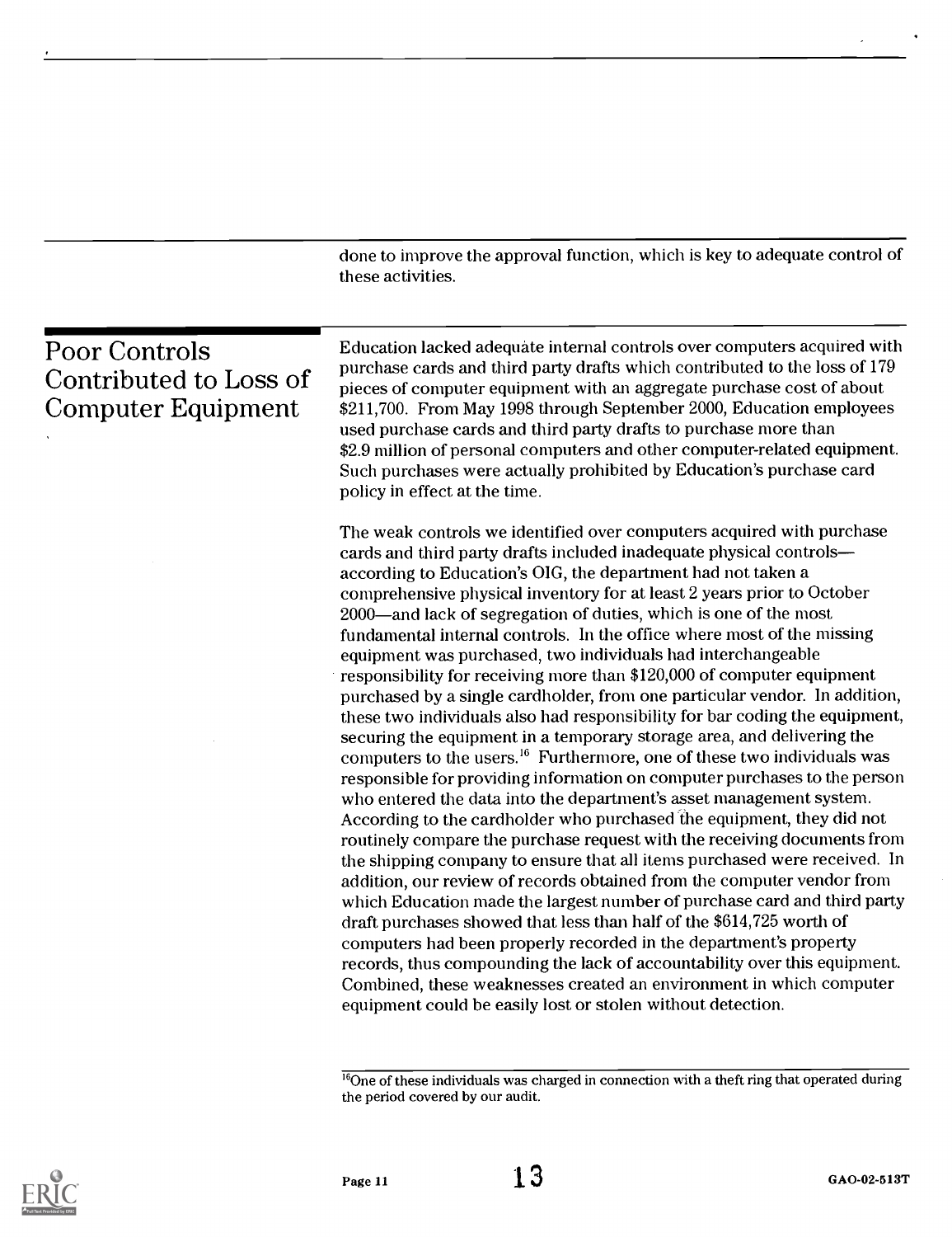In order to identify computers that were purchased with purchase cards and third party drafts'that were not included in the department's asset management system, we obtained the serial numbers of all pieces of computer equipment purchased from the largest computer vendor the department used.<sup>17</sup> We compared these serial numbers to those in the department's asset management system and found that 384 pieces of equipment, including desktop computers, scanners, and printers totaling \$399,900, appeared to be missing. In September 2001, we conducted an unannounced inventory to determine whether these computers were actually missing or were inadvertently omitted from the property records. We located 143 pieces of equipment<sup>18</sup> that were not on the property records, valued at about \$138,400, and determined that 241 pieces, valued at about \$261,500, were missing at that time.<sup>19</sup>

After we completed our work in this area, we again visited the office where most of the computer equipment was missing because Education officials told us they had located some of the missing inventory. Officials in this office told us that they hired a contractor to keep track of their computers when the office moved to its new space.<sup>20</sup> According to the officials, as part of its work, the contractor recorded the serial numbers of all computers moved and identified 86 of the 241 pieces of computer equipment that we were unable to locate during our unannounced inventory in September 2001. However, when Education staff and officials tried to locate this equipment, they were only able to find 73 of the 86 pieces of equipment. When we visited, we located only 62 of the 73 pieces of equipment. Education officials have been unable to locate the remaining 179 pieces of missing computer equipment with an acquisition value of about \$211,700. They surmised that some of these items may have been surplused; however, there is no paperwork to determine whether this assertion is valid.

 $\overline{N}$  We attempted to obtain the invoices from another vendor. However, it did not provide this information to us.

 $^{18}$ We did not attempt to find 1 piece of equipment because it was the only piece ordered by a particular office and the cardholder was not in when we did our unannounced inventory.

 $^{19}$ Education's Inspector General is in the process of investigating the disappearance of these vulnerable assets.

<sup>20</sup>This office was in the process of moving to a new building while we were conducting our audit work.

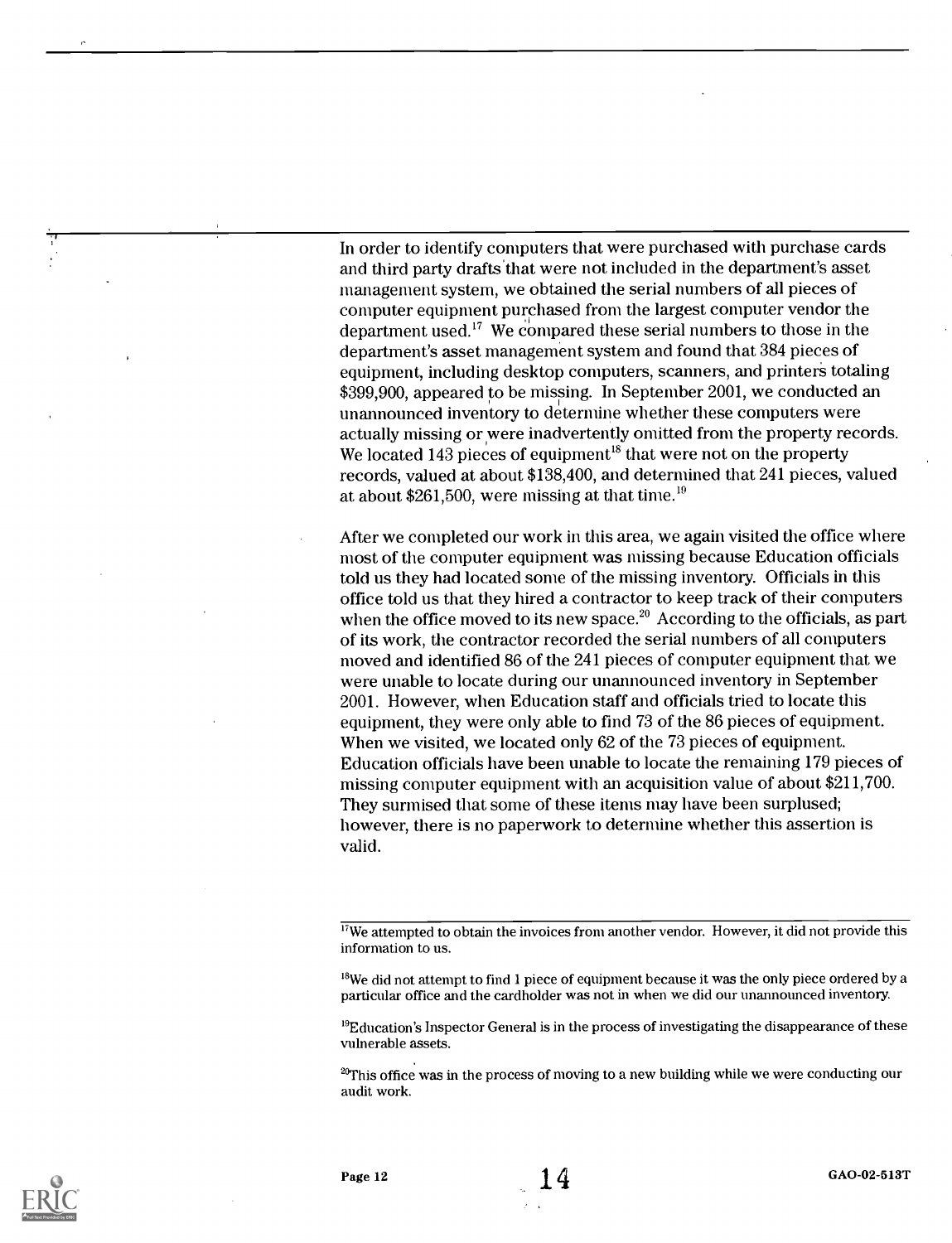According to Education officials, new policies have been implemented that do not allow individual offices to purchase computer equipment without the consent of the Office of the Chief Information Officer (OCIO). However, during our previously mentioned review of a statistical sample of purchase card transactions made from July 2001 through September 2001, we found three transactions totaling \$2,231 for the purchase of computer equipment without any supporting documentation from the OCIO. Based on these results, the new policies are not being effectively implemented. This is another indication that the new purchase card approval function is not fully operating as an effective deterrent to improper purchases.

In January 2002, we also reviewed the new computer ordering and receiving processes in the office where most of the missing equipment was purchased and found mixed results. These new policies are designed to maintain control over the procurement of computers and related equipment and include

- purchasing computers from preferred vendors that apply the department's inventory bar code label and record the serial number of each computer on a computer disk that is sent directly to the Education official in charge of the property records;
- loading the computer disk containing the bar code, serial number, and description of the computer into the property records; and
- having an employee verify that the computers received from the vendor match the serial numbers and bar codes on the shipping documents and the approved purchase order.

However, a continued lack of adequate physical control negates the effectiveness of these new procedures. For example, the doors to the two rooms used to store computer equipment waiting to be installed were both unlocked and unattended. The receptionist at the mail counter next to the first storage room we visited told us that he had the door open to regulate the room temperature. The Education official responsible for this process stated that he did not know that mailroom personnel had access to this room. Furthermore, he stated that he does not have a key to either storage room. Also, during our second search for this equipment, we visited four rooms where some of the computers were stored and found them all unsecured.

This lack of physical security was pointed out to the department nearly 7 weeks earlier when we first found some of its temporary computer storage rooms unsecured. The department's new written procedures state that

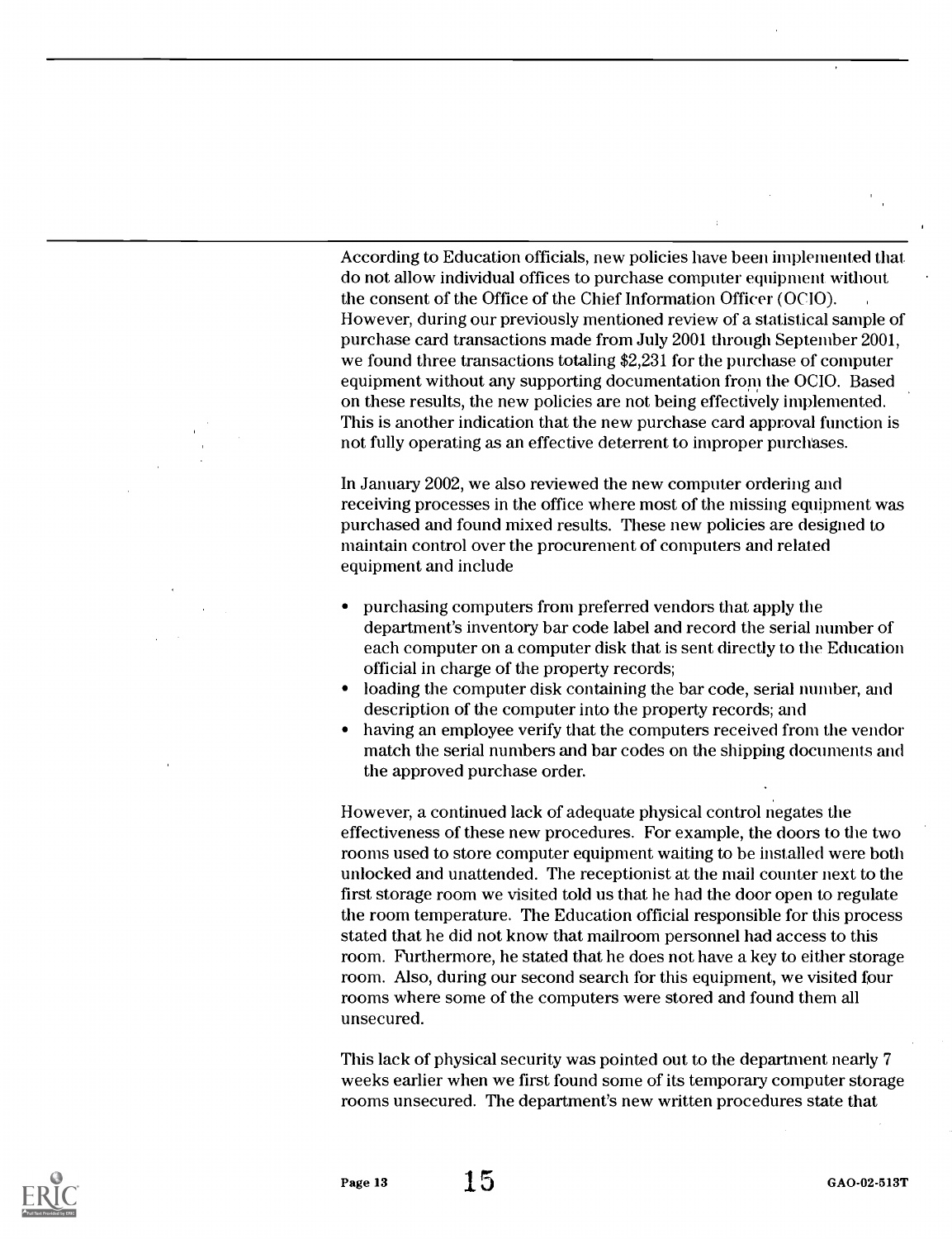security guards in the Washington, D.C., facilities should inspect all bags, cases, and boxes leaving the buildings to determine if they contain computer equipment, and require property passes for all equipment removed from the building. However, Education officials acknowledged that the primary focus of the building security is people and packages entering the building. Education officials told us that individuals could likely leave the building with equipment without being questioned by security. Without enhanced physical security, Education will continue to be at risk to further computer equipment losses.

In closing, Mr. Chairman, I want to emphasize the importance of strong systems of internal control in safeguarding assets and preventing and detecting fraud, abuse, and errors. The report we are releasing today makes recommendations that, if fully implemented, will help the department improve its controls so that fraudulent and otherwise improper payments can be prevented or detected in the future and vulnerable assets can be better protected. While Education has already taken steps to develop new policies and procedures to address the problems I have outlined today, in many cases they are not yet being effectively implemented. Vulnerabilities remain in all areas we reviewed, except for third party drafts, which have been discontinued. Until Education takes further action to strengthen its internal controls over Pell Grants, purchase cards, and computer equipment, it will continue to be susceptible to fraud, waste, abuse, and mismanagement in these areas.

Mr. Chairman, this concludes my statement. I would be happy to answer any questions you or other members of the subcommittee may have.

#### Contact and Acknowledgments

For information about this statement, please contact Linda Calbom, Director, Financial Management and Assurance, at (202) 512-9508 or at calboml@gao,gov. Individuals making key contributions to this statement include Dan Blair, Lisa Crye, Anh Dang, Bonnie Derby, David Engstrom, Bill Hamel, Jeff Jacobson, Kelly Lehr, Sharon Loftin, Bridgette Lennon, Bonnie Mc Ewan, Diane Morris, Andy O'Connell, Russell Rowe, Brooke Whittaker, and Doris Yanger.



f